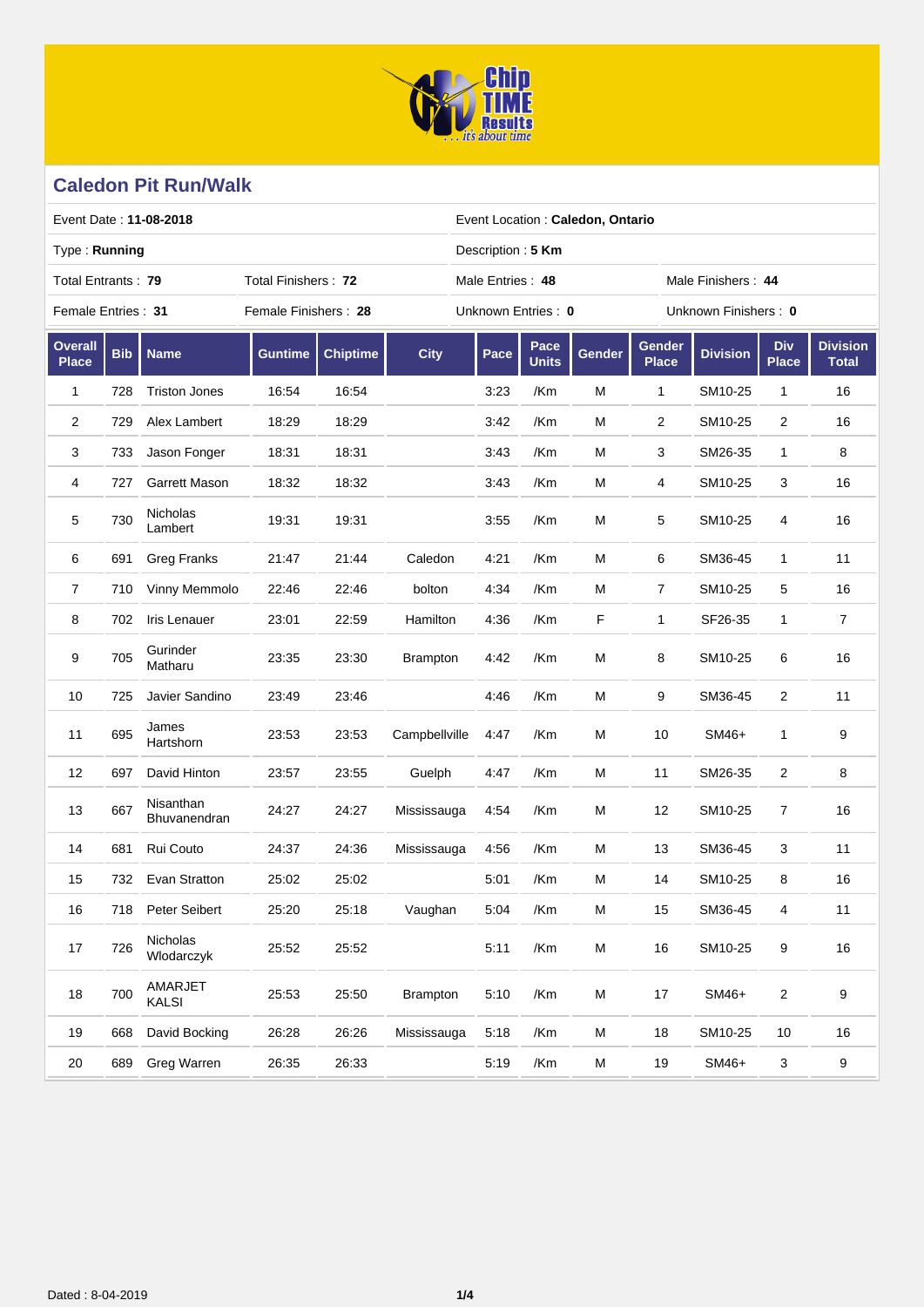

| Event Date: 11-08-2018                    |            |                      |                |                      |                 |                    | Event Location: Caledon, Ontario       |        |                        |                      |                            |                                 |  |  |  |
|-------------------------------------------|------------|----------------------|----------------|----------------------|-----------------|--------------------|----------------------------------------|--------|------------------------|----------------------|----------------------------|---------------------------------|--|--|--|
| Type: Running                             |            |                      |                |                      |                 |                    | Description: 5 Km                      |        |                        |                      |                            |                                 |  |  |  |
| Total Entrants: 79<br>Total Finishers: 72 |            |                      |                |                      |                 |                    | Male Entries: 48<br>Male Finishers: 44 |        |                        |                      |                            |                                 |  |  |  |
| Female Entries: 31                        |            |                      |                | Female Finishers: 28 |                 | Unknown Entries: 0 |                                        |        |                        | Unknown Finishers: 0 |                            |                                 |  |  |  |
| <b>Overall</b><br><b>Place</b>            | <b>Bib</b> | <b>Name</b>          | <b>Guntime</b> | <b>Chiptime</b>      | <b>City</b>     | Pace               | Pace<br><b>Units</b>                   | Gender | Gender<br><b>Place</b> | <b>Division</b>      | <b>Div</b><br><b>Place</b> | <b>Division</b><br><b>Total</b> |  |  |  |
| 21                                        | 734        | Nathan Zrini         | 26:48          | 26:48                |                 | 5:22               | /Km                                    | M      | 20                     | SM26-35              | 3                          | 8                               |  |  |  |
| 22                                        | 663        | Alasandro<br>Bartolo | 28:04          | 28:02                | Kitchener       | 5:37               | /Km                                    | M      | 21                     | SM26-35              | 4                          | 8                               |  |  |  |
| 23                                        | 723        | Mark Zelek           | 28:12          | 28:07                | Erin            | 5:38               | /Km                                    | M      | 22                     | SM36-45              | 5                          | 11                              |  |  |  |
| 24                                        | 693        | Michelle Greig       | 28:25          | 28:22                | Alton           | 5:41               | /Km                                    | F      | 2                      | SF46+                | 1                          | 12                              |  |  |  |
| 25                                        | 722        | Ashlee Zelek         | 30:13          | 30:07                | Erin            | 6:02               | /Km                                    | F      | 3                      | SF26-35              | $\overline{2}$             | $\overline{7}$                  |  |  |  |
| 26                                        | 709        | <b>Kevin McKrow</b>  | 30:13          | 30:12                | Kitchener       | 6:03               | /Km                                    | M      | 23                     | SM10-25              | 11                         | 16                              |  |  |  |
| 27                                        | 665        | <b>Brian Bernal</b>  | 30:30          | 30:15                | Toronto         | 6:03               | /Km                                    | M      | 24                     | SM36-45              | 6                          | 11                              |  |  |  |
| 28                                        | 664        | Matt<br>Bedernjak    | 30:44          | 30:30                |                 | 6:06               | /Km                                    | M      | 25                     | SM36-45              | 7                          | 11                              |  |  |  |
| 29                                        | 721        | Daniel Trujillo      | 30:49          | 30:41                | Waterdown       | 6:09               | /Km                                    | Μ      | 26                     | SM46+                | 4                          | 9                               |  |  |  |
| 30                                        | 669        | Alberto<br>Caputo    | 31:14          | 31:01                | <b>Brampton</b> | 6:13               | /Km                                    | M      | 27                     | SM36-45              | 8                          | 11                              |  |  |  |
| 31                                        | 687        | Christopher<br>Dixon | 31:17          | 30:58                | Erin            | 6:12               | /Km                                    | M      | 28                     | SM46+                | 5                          | 9                               |  |  |  |
| 32                                        | 716        | Michael<br>Rampaul   | 32:08          | 32:07                | Mississauga     | 6:26               | /Km                                    | М      | 29                     | SM26-35              | 5                          | 8                               |  |  |  |
| 33                                        | 657        | Adam Affleck         | 32:16          | 32:12                | <b>Bolton</b>   | 6:27               | /Km                                    | Μ      | 30                     | SM36-45              | 9                          | 11                              |  |  |  |
| 34                                        | 704        | <b>Rachel Martin</b> | 32:44          | 32:42                | Kitchener       | 6:33               | /Km                                    | F      | 4                      | SF10-25              | 1                          | 4                               |  |  |  |
| 35                                        | 713        | James Parkin         | 32:45          | 32:31                |                 | 6:31               | /Km                                    | М      | 31                     | SM46+                | 6                          | 9                               |  |  |  |
| 36                                        | 712        | Monika<br>Onofrio    | 32:45          | 32:33                | Orangeville     | 6:31               | /Km                                    | F      | 5                      | SF36-45              | 1                          | $\mathbf 5$                     |  |  |  |
| 37                                        | 680        | Jeff Cooper          | 32:53          | 32:38                | Burlington      | 6:32               | /Km                                    | М      | 32                     | SM26-35              | 6                          | $\bf 8$                         |  |  |  |
| 38                                        | 714        | Margaret<br>Parkin   | 33:30          | 33:16                |                 | 6:40               | /Km                                    | F      | 6                      | SF46+                | 2                          | 12                              |  |  |  |
| 39                                        | 699        | Matthew<br>Jones     | 33:56          | 33:52                | <b>Brampton</b> | 6:47               | /Km                                    | M      | 33                     | SM10-25              | 12                         | $16\,$                          |  |  |  |
| 40                                        | 731        | Peter Stratton       | 35:18          | 35:11                |                 | 7:03               | /Km                                    | M      | 34                     | SM36-45              | 10                         | 11                              |  |  |  |
| 41                                        | 688        | Sean Donovan         | 35:24          | 35:22                | Richmond Hill   | 7:05               | /Km                                    | М      | 35                     | SM26-35              | $\overline{7}$             | $\bf 8$                         |  |  |  |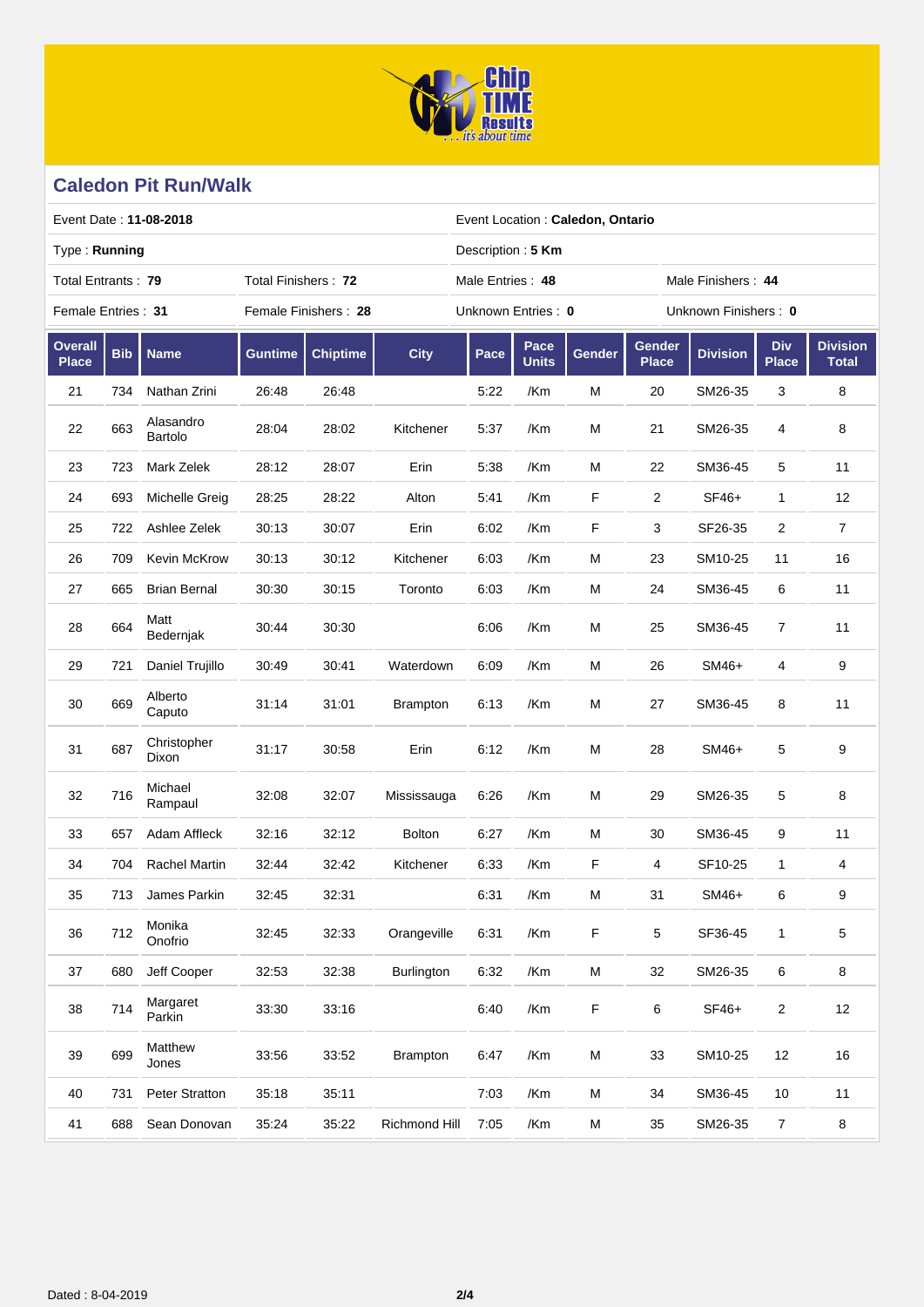

| Event Date: 11-08-2018                    |            |                         |                      |                 |                   |                    | Event Location: Caledon, Ontario       |             |                        |                      |                            |                                 |  |  |  |
|-------------------------------------------|------------|-------------------------|----------------------|-----------------|-------------------|--------------------|----------------------------------------|-------------|------------------------|----------------------|----------------------------|---------------------------------|--|--|--|
| Type: Running                             |            |                         |                      |                 |                   |                    | Description: 5 Km                      |             |                        |                      |                            |                                 |  |  |  |
| Total Entrants: 79<br>Total Finishers: 72 |            |                         |                      |                 |                   |                    | Male Entries: 48<br>Male Finishers: 44 |             |                        |                      |                            |                                 |  |  |  |
| Female Entries: 31                        |            |                         | Female Finishers: 28 |                 |                   | Unknown Entries: 0 |                                        |             |                        | Unknown Finishers: 0 |                            |                                 |  |  |  |
| <b>Overall</b><br><b>Place</b>            | <b>Bib</b> | <b>Name</b>             | <b>Guntime</b>       | <b>Chiptime</b> | <b>City</b>       | Pace               | Pace<br><b>Units</b>                   | Gender      | Gender<br><b>Place</b> | <b>Division</b>      | <b>Div</b><br><b>Place</b> | <b>Division</b><br><b>Total</b> |  |  |  |
| 42                                        | 659        | Kristi Alcorn           | 36:05                | 36:02           | Essex             | 7:13               | /Km                                    | F           | $\overline{7}$         | SF26-35              | 3                          | $\overline{7}$                  |  |  |  |
| 43                                        | 711        | Cory<br>Needleman       | 36:06                | 36:03           | Essex             | 7:13               | /Km                                    | F           | 8                      | SF26-35              | 4                          | $\overline{7}$                  |  |  |  |
| 44                                        | 658        | Jo Alcorn               | 36:06                | 36:02           | Toronto           | 7:13               | /Km                                    | $\mathsf F$ | 9                      | SF26-35              | 5                          | 7                               |  |  |  |
| 45                                        | 661        | Neil Baird              | 37:52                | 37:47           | Erin              | 7:34               | /Km                                    | M           | 36                     | SM46+                | 7                          | 9                               |  |  |  |
| 46                                        | 706        | Tanveer<br>Matharu      | 38:17                | 38:13           | <b>Brampton</b>   | 7:39               | /Km                                    | M           | 37                     | SM26-35              | 8                          | 8                               |  |  |  |
| 47                                        | 692        | Denice Garcia           | 38:42                | 38:34           | Waterdown         | 7:43               | /Km                                    | F           | 10                     | SF46+                | 3                          | 12                              |  |  |  |
| 48                                        | 678        | Teresa<br>Colasanti     | 38:47                | 38:36           | <b>Bolton</b>     | 7:44               | /Km                                    | F           | 11                     | SF46+                | 4                          | 12                              |  |  |  |
| 49                                        | 703        | John Mansley            | 38:47                | 38:36           | <b>Bolton</b>     | 7:44               | /Km                                    | М           | 38                     | SM36-45              | 11                         | 11                              |  |  |  |
| 50                                        | 724        | Ximena<br>Sandino       | 39:47                | 39:39           |                   | 7:56               | /Km                                    | F           | 12                     | SF10-25              | 2                          | 4                               |  |  |  |
| 51                                        | 677        | Sandra<br>Charman       | 39:52                | 39:43           | <b>Burlington</b> | 7:57               | /Km                                    | F           | 13                     | SF36-45              | 2                          | $\mathbf 5$                     |  |  |  |
| 52                                        | 694        | Debra Hanna             | 40:01                | 39:52           | Toronto           | 7:59               | /Km                                    | F           | 14                     | SF46+                | 5                          | 12                              |  |  |  |
| 53                                        | 683        | Scott Crawford          | 40:07                | 40:03           | Smithville        | 8:01               | /Km                                    | М           | 39                     | SM46+                | 8                          | 9                               |  |  |  |
| 54                                        | 679        | Melissa Cook            | 40:37                | 40:33           | <b>Brampton</b>   | 8:07               | /Km                                    | F           | 15                     | SF46+                | 6                          | 12                              |  |  |  |
| 55                                        | 682        | Doreen<br>Crawford      | 41:07                | 41:02           | Smithville        | 8:13               | /Km                                    | F           | 16                     | SF36-45              | 3                          | 5                               |  |  |  |
| 56                                        | 701        | Janya Kelly             | 42:15                | 42:11           | Brampton          | 8:27               | /Km                                    | F           | 17                     | SF36-45              | 4                          | 5                               |  |  |  |
| 57                                        | 675        | <b>JOSEPH</b><br>CAPUTO | 43:50                | 43:38           | Brampton          | 8:44               | /Km                                    | M           | 40                     | SM46+                | 9                          | 9                               |  |  |  |
| 58                                        | 662        | Lynn Baker              | 44:55                | 44:43           | Bolton            | 8:57               | /Km                                    | F           | $18$                   | SF46+                | $\overline{7}$             | 12                              |  |  |  |
| 59                                        | 717        | Sheralyn<br>Roman       | 44:56                | 44:43           | <b>Bolton</b>     | 8:57               | /Km                                    | F           | 19                     | SF46+                | 8                          | 12                              |  |  |  |
| 60                                        | 660        | Sharon<br>Armstrong     | 45:03                | 44:49           | Mississauga       | 8:58               | /Km                                    | F           | $20\,$                 | SF46+                | 9                          | 12                              |  |  |  |
| 61                                        | 707        | Olivia<br>Matthews      | 45:40                | 45:25           | Burlington        | 9:05               | /Km                                    | F           | 21                     | SF26-35              | 6                          | $\overline{7}$                  |  |  |  |
| 62                                        | 670        | <b>ANDRES</b><br>CAPUTO | 46:30                | 46:19           | Brampton          | 9:16               | /Km                                    | М           | 41                     | SM10-25              | 13                         | $16\,$                          |  |  |  |